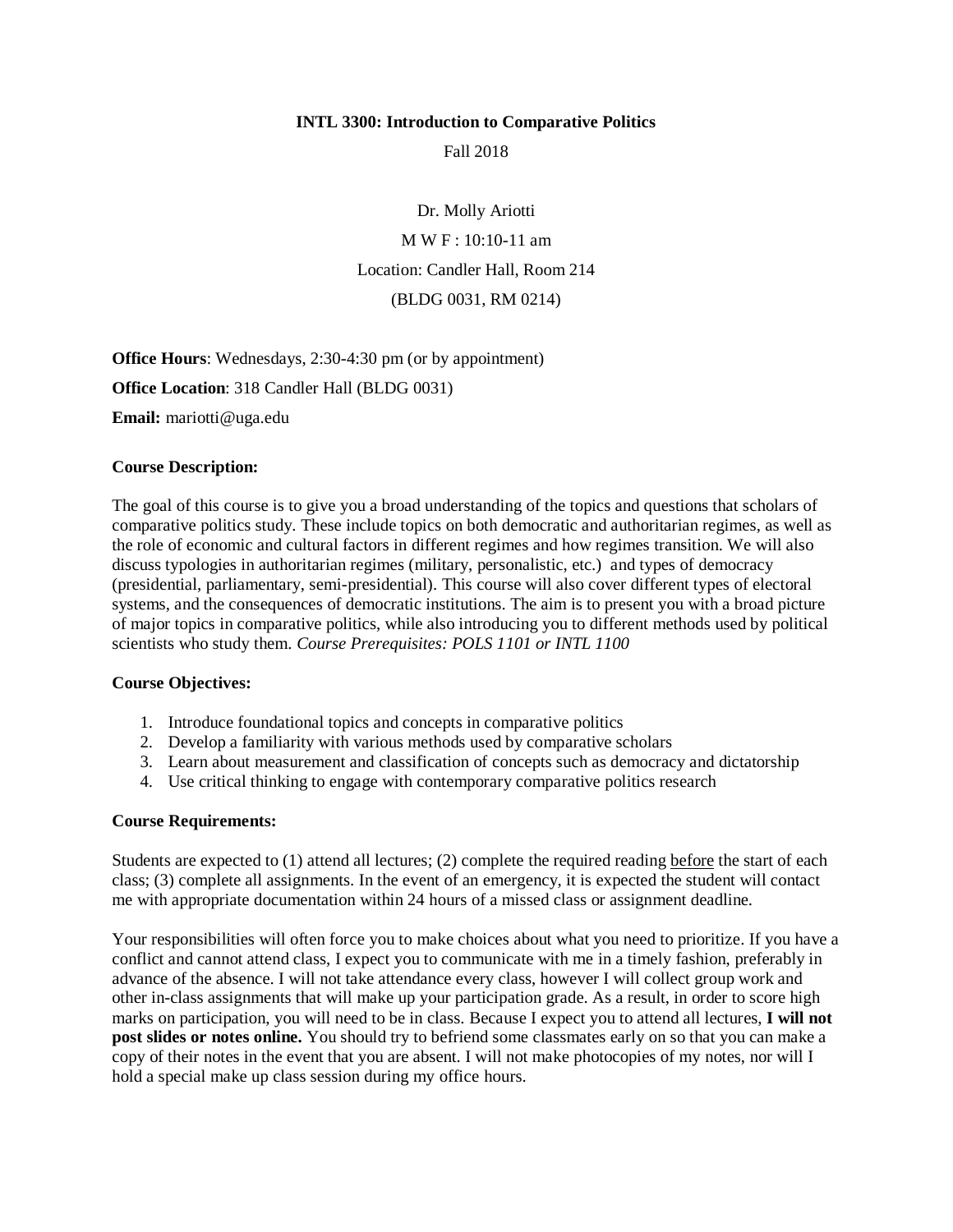Note that while this course is introductory, that does not mean the topics we cover will be easy. The goal of any introductory course is to introduce key topics, questions, and methodologies that will be relevant in future advanced coursework.

If you have any special accommodations, I expect that you will provide me with all necessary paperwork during the first week of class, and set up a time to meet with me to discuss what I expect from you.

### **Assignments:**

I will discuss assignments in class, and after that discussion information about the assignment and deadline may be posted to eLC. If you are absent, I encourage you to speak with a classmate or come to office hours in order to be clear about the expectations.

Each assignment is due **in class** (paper copy in person in class, unless specifically noted otherwise). Late assignments will accrue a penalty of one letter grade (e.g. a B+ becomes a C+) each 24-hour period until the assignment is given to the instructor. I reserve discretion to set a deadline after which I will accept no further late work. It is always best to contact me directly (by whichever means you feel most comfortable) to discuss late work, or other reasons why you may have a problem meeting a deadline. If you know there is a conflict, it is also best to talk to me before the assignment is due, rather than the day of or after the fact.

## **Grading and Scale:**

Class participation: 10% Homework assignments (10, worth 5% each): 50% Midterm: 20% Final exam: 20%

| $C+$ (77-79.9)  |
|-----------------|
| $C(73-76.9)$    |
| $C - (70-72.9)$ |
| $D(60-69.9)$    |
| FAIL (0-59.9)   |
|                 |

## **Required Course Materials:**

There is one required textbook for this course, which is available at the campus bookstore as well as from various sources online. This edition was significantly revised, so you will want the third (blue) edition.

Clark, William, Matt Golder & Sona Golder. 2017. *Principles of Comparative Politics* (Third Edition). Washington D.C.: CQ Press/Sage.

Occasionally readings or chapters excerpted from books will be placed on eLC for you to access. Otherwise, readings are available through the library website (in order to access these readings you may either need to be on campus or logged into your Georgia library access acount). Check the most recent syllabus regularly as it may be updated throughout the semester; it will always be available and up to date on eLC.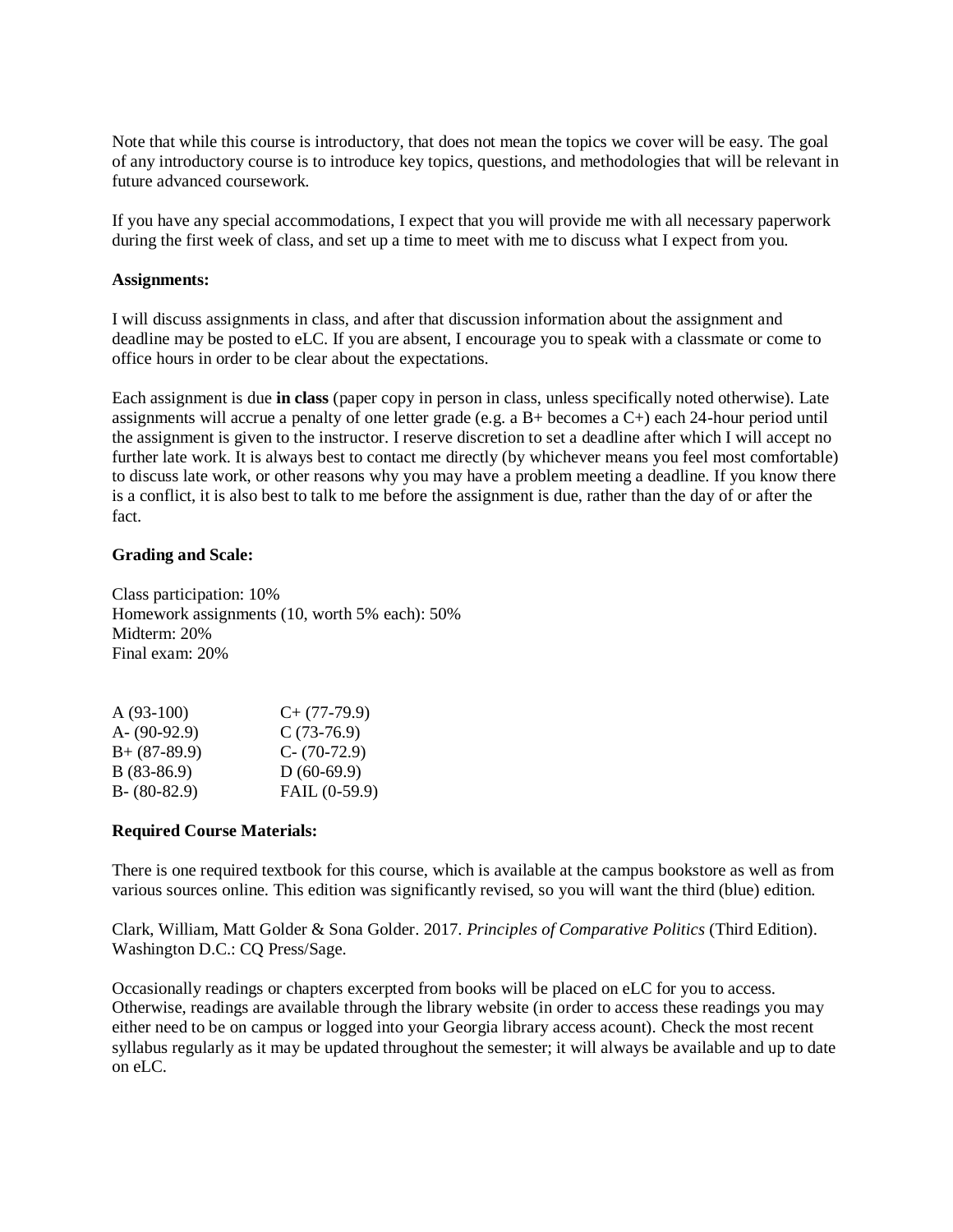## **SCHEDULE OF CLASSES**

Readings should be completed *prior to class* on the day they are listed.

*The course syllabus is a general plan for the course; deviations announced to the class by the instructor may be necessary. While I might adjust the timing for topics if we are unable to cover them as planned, I will not move the exam dates.*

## **Week 1: August 13-17 Chapter 1 – What is Comparative Politics?**

Clark, William, Matt Golder & Sona Golder. 2017. *Principles of Comparative Politics.* Chapter 1. *Please have the reading completed by Wednesday at the latest.*

## **Week 2: August 20-24 Chapter 2 – What is Science?**

Clark, William, Matt Golder & Sona Golder. 2017. *Principles of Comparative Politics.* Chapter 2.

### **Week 3: August 27-31 Chapter 3 – What is Politics?**

Clark, William, Matt Golder & Sona Golder. 2017. *Principles of Comparative Politics.* Chapter 3.

*Friday: NO CLASS (CONFERENCE)*

## **Week 4: September 3-7 Chapter 4 – What is the State?**

*Monday: NO CLASSES (LABOR DAY)*

Clark, William, Matt Golder & Sona Golder. 2017. *Principles of Comparative Politics.* Chapter 4.

### **Week 5: September 10-14 Chapter 5 – Democracy and Dictatorship: Measurement and Conceptualization**

Clark, William, Matt Golder & Sona Golder. 2017. *Principles of Comparative Politics.* Chapter 5.

# **Week 6: September 17-21 Chapter 6 – The Economic Determinants of Democracy and Dictatorship**

Clark, William, Matt Golder & Sona Golder. 2017. *Principles of Comparative Politics.* Chapter 6.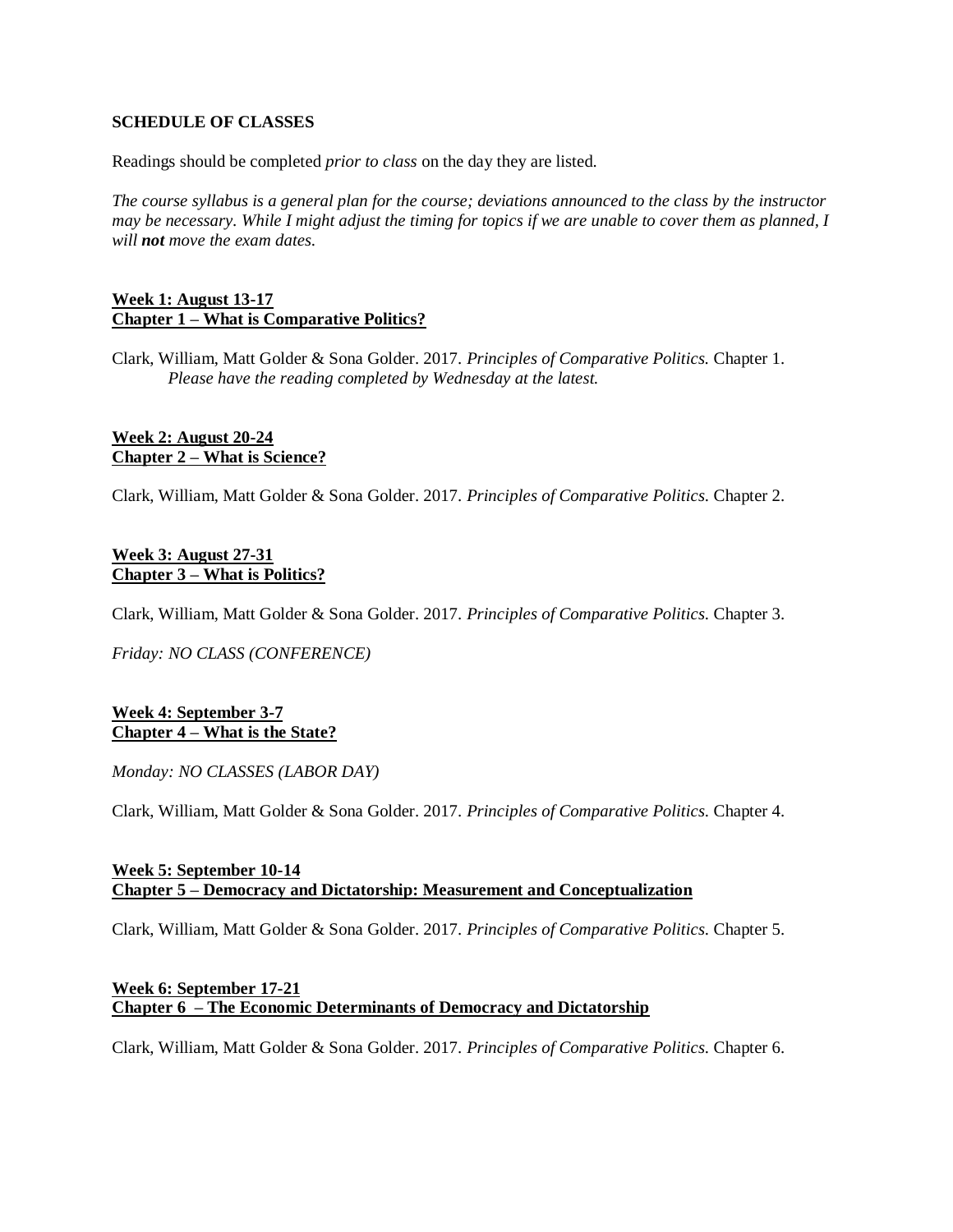# **Week 7: September 24-28 Chapter 7 – The Cultural Determinants of Democracy and Dictatorship**

Clark, William, Matt Golder & Sona Golder. 2017. *Principles of Comparative Politics.* Chapter 7.

# **Week 8: October 1-5 Chapter 8 – Democratic Transitions**

Clark, William, Matt Golder & Sona Golder. 2017. *Principles of Comparative Politics.* Chapter 8.

*Friday:* MIDTERM EXAM [in class]

## **Week 9: October 8-12 Chapter 9 – Democracy or Dictatorship: Does it make a difference?**

Clark, William, Matt Golder & Sona Golder. 2017. *Principles of Comparative Politics.* Chapter 9.

# **Week 10: October 15-19 Chapter 10 – Varieties of Dictatorship**

Clark, William, Matt Golder & Sona Golder. 2017. *Principles of Comparative Politics.* Chapter 10.

# **Week 11: October 22-26 Chapter 12 – Parliamentary, Presidential, and Semi-presidential Democracies**

Clark, William, Matt Golder & Sona Golder. 2017. *Principles of Comparative Politics.* Chapter 12.

*Friday: NO CLASS (FALL BREAK)*

# **Week 12: October 29 – November 2 Chapter 13 – Elections and Electoral Systems**

Clark, William, Matt Golder & Sona Golder. 2017. *Principles of Comparative Politics.* Chapter 13.

## **Week 13: November 5-9 Chapter 14 – Social Cleavages and Party Systems**

Clark, William, Matt Golder & Sona Golder. 2017. *Principles of Comparative Politics.* Chapter 14.

# **Week 14 : November 12-16 Chapter 16 – Consequences of Democratic Institutions**

Clark, William, Matt Golder & Sona Golder. 2017. *Principles of Comparative Politics.* Chapter 16.